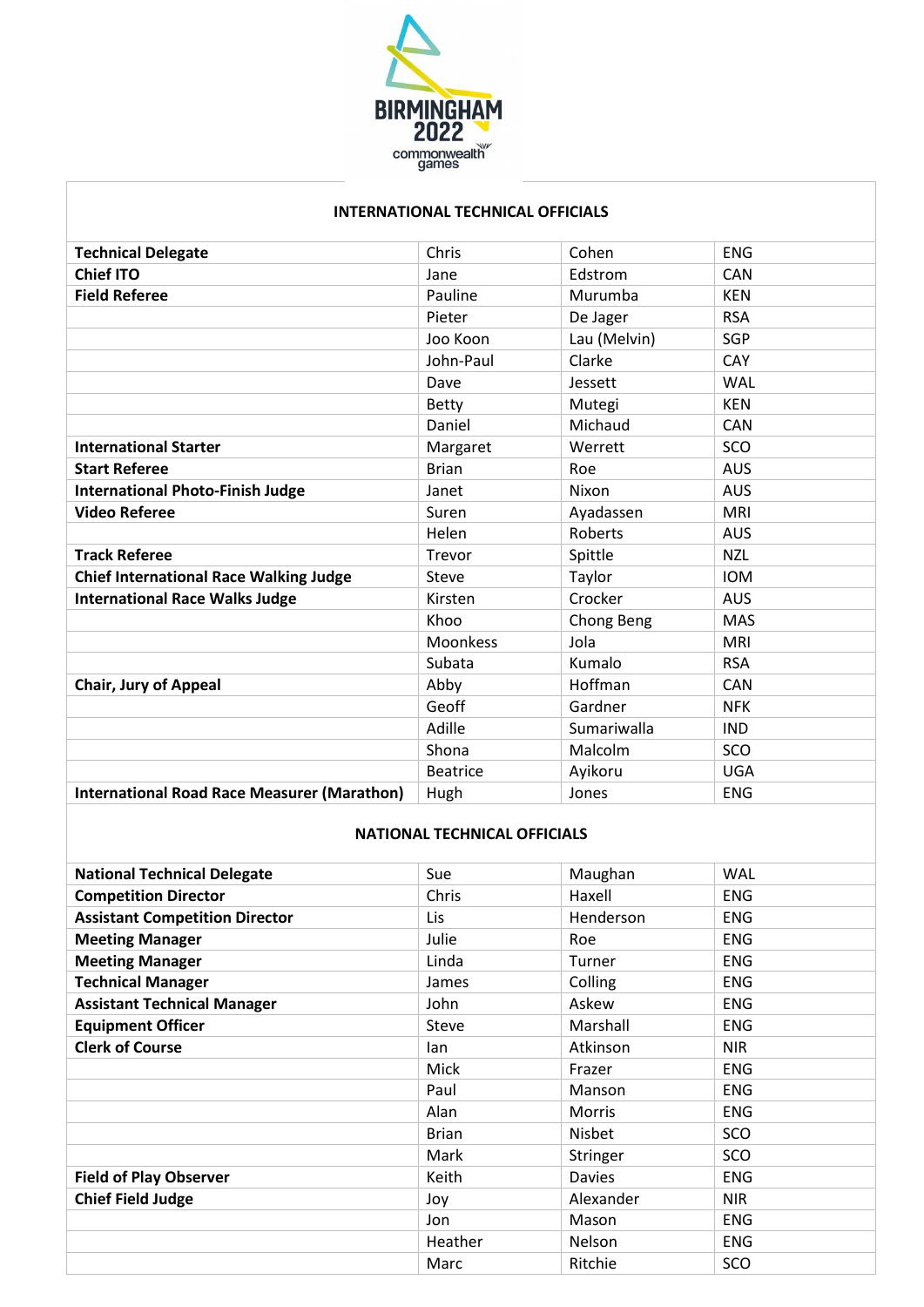|                                | Tom          | Smeeton         | <b>ENG</b> |
|--------------------------------|--------------|-----------------|------------|
|                                | Paul         | Smith           | <b>ENG</b> |
|                                | Dean         | Williams        | ENG        |
|                                | Elaine       | Williams        | <b>ENG</b> |
| <b>Combined Events Referee</b> | James        | Townend         | ENG        |
| <b>Field Judge</b>             | Chris        | Apsey           | ENG        |
|                                | Paul         | <b>Bailey</b>   | <b>ENG</b> |
|                                | Craig        | <b>Birch</b>    | ENG        |
|                                | Margaret     | <b>Brooks</b>   | <b>ENG</b> |
|                                | Paul         | <b>Brooks</b>   | ENG        |
|                                | Norma        | <b>Bruce</b>    | SCO        |
|                                | Richard      | Cotham          | <b>ENG</b> |
|                                | Emily        | Craven          | ENG        |
|                                | Paul         | D'Arcy          | ENG        |
|                                | Peter        | Darts           | <b>ENG</b> |
|                                | Keith        | Davidson        | ENG        |
|                                | Julie        | Dew             | ENG        |
|                                | Kevin        | <b>Diedrick</b> | <b>ENG</b> |
|                                | Nicola       | Evans           | ENG        |
|                                | Eilis        | Ferguson        | <b>NIR</b> |
|                                | Elizabeth    | Flitcroft       | <b>ENG</b> |
|                                | Margaret     | Frazer          | ENG        |
|                                | Becky        | Gibbs           | <b>WAL</b> |
|                                | Mike         | Grime           | <b>ENG</b> |
|                                | <b>Brian</b> | Hadley          | ENG        |
|                                | Robert       | Hammond         | <b>ENG</b> |
|                                | Fiona        | Hancock         | <b>ENG</b> |
|                                | Mary         | Hodges          | ENG        |
|                                | Rachel       | Kerr            | <b>ENG</b> |
|                                | Tamsin       | James           | ENG        |
|                                | Jack         | Lambert         | ENG        |
|                                | Chris        | Lawrence        | <b>ENG</b> |
|                                | Moira        | Nisbet          | SCO        |
|                                | Maryon       | O'Donnell       | <b>ENG</b> |
|                                | Amy          | Price           | WAL        |
|                                | Derek        | Prince          | <b>ENG</b> |
|                                | Derek        | Redfern         | ENG        |
|                                | Kay          | Reynolds        | ENG        |
|                                | Pam          | Robertson       | SCO        |
|                                | Andrew       | Rumley          | <b>ENG</b> |
|                                | Tony         | Sach            | ENG        |
|                                | Barbara      | Scott           | <b>NIR</b> |
|                                | Kurtis       | Scott           | <b>NIR</b> |
|                                | Tony         | Shaw            | ENG        |
|                                | Sue          | Smith           | ENG        |
|                                | Nicky        | Stone           | SCO        |
|                                | Ricky        | Taylor          | SCO        |
|                                | Sian         | Thomas          | <b>ENG</b> |
|                                | Steven       | Thomas          | <b>ENG</b> |
|                                | Tony         | <b>Trace</b>    | ENG        |
|                                | Hannah       | Walker          | ENG        |
|                                | Chris        | Wilding         | ENG        |
|                                | Arwel        | Williams        | ENG        |
|                                | Tim          | Williams        | ENG        |
|                                | John         | Wright          | ENG        |
|                                |              |                 |            |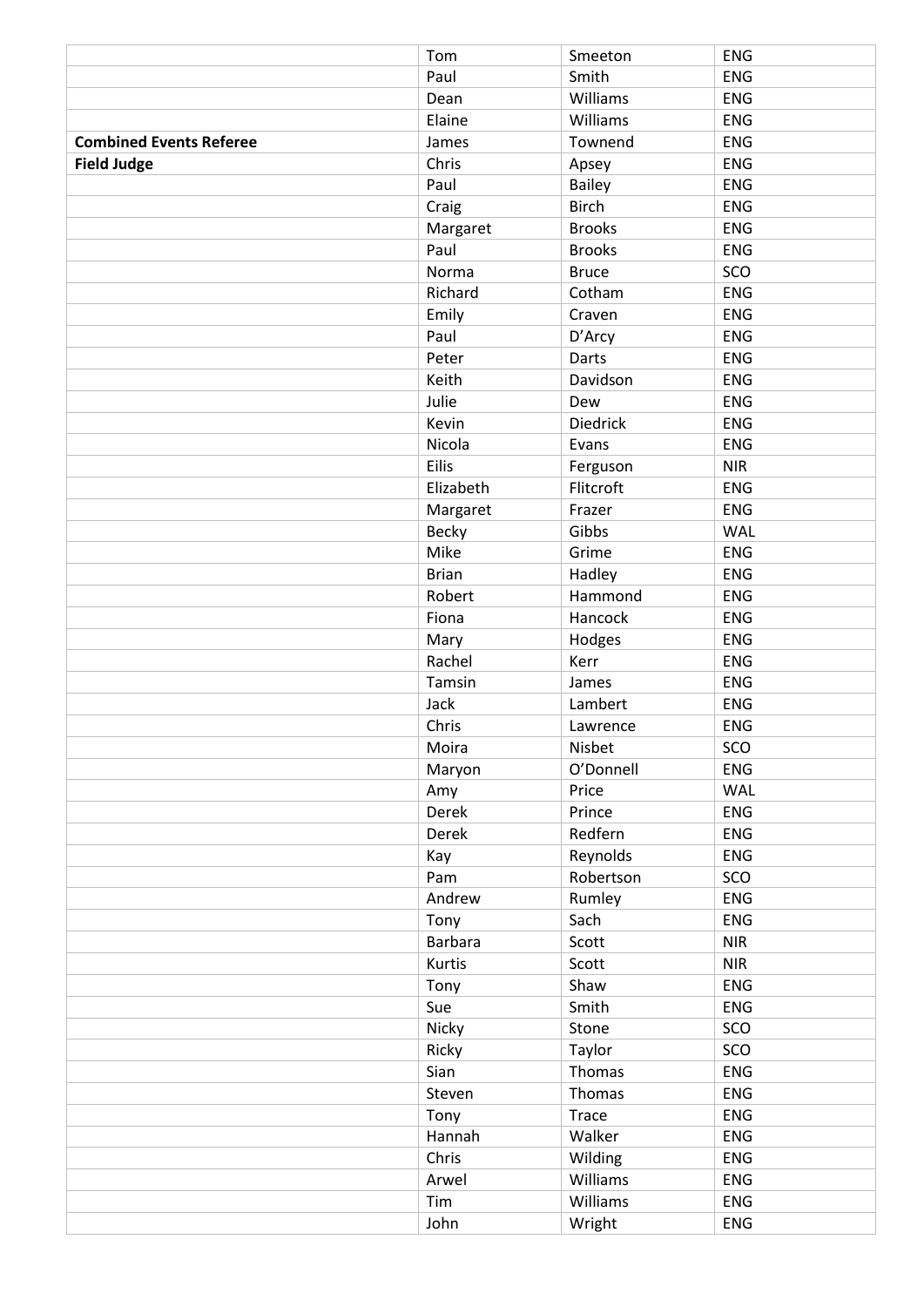| <b>Start Co-ordinator</b>          | Mark         | Purser                      | <b>ENG</b>        |
|------------------------------------|--------------|-----------------------------|-------------------|
| <b>Starter</b>                     | Alan         | Bell                        | <b>ENG</b>        |
|                                    | Gordon       | <b>Staines</b>              | <b>ENG</b>        |
| <b>Chief Starters' Assistant</b>   | Stuart       | Paul                        | <b>ENG</b>        |
|                                    | Sara         | Fletcher                    | <b>ENG</b>        |
|                                    | Sue          | Hooper                      | <b>WAL</b>        |
|                                    | Lesley       | Minervini                   | <b>ENG</b>        |
|                                    | Janet        | Smith                       | <b>ENG</b>        |
| <b>Chief Timekeeper</b>            | Kevin        | Johns                       | <b>ENG</b>        |
| <b>Timekeeper</b>                  | John         | <b>Barwick</b>              | <b>ENG</b>        |
|                                    | David        | <b>Bennett</b>              | <b>ENG</b>        |
|                                    | Adie         | Pottinger                   | <b>ENG</b>        |
| <b>Photo-finish Judge</b>          | Mark         | Delgado                     | <b>ENG</b>        |
| <b>Assistant Track Referee</b>     | Noel         | McKackly                    | <b>ENG</b>        |
| <b>Chief Umpire</b>                | Alistair     | Aitchison                   | SCO               |
|                                    | Malcolm      | Charlish                    | <b>ENG</b>        |
|                                    | Moira        | Gallagher                   | <b>ENG</b>        |
|                                    | Alison       | Jordan                      | <b>ENG</b>        |
| <b>Umpire</b>                      | Terry        | Bailey                      | <b>ENG</b>        |
|                                    | Stewart      | <b>Barnes</b>               | <b>ENG</b>        |
|                                    | <b>Brian</b> | Brown                       | SCO               |
|                                    | Carol        | <b>Brown</b>                | <b>ENG</b>        |
|                                    | James        | Callander                   | SCO               |
|                                    | Caroline     | Cook                        | <b>ENG</b>        |
|                                    | Rob          | Dalziel                     | SCO               |
|                                    | Wendy        | Davis                       | <b>NIR</b>        |
|                                    | Gill         | Freeman                     | <b>ENG</b>        |
|                                    | Sue          | Grime                       | <b>ENG</b>        |
|                                    | Alyson       | Harvey                      | <b>ENG</b>        |
|                                    | Dawn         | Hookaway                    | <b>ENG</b>        |
|                                    | Margaret-Ann | MacLachlan                  | SCO               |
|                                    | Jane         | Pidgeon                     | <b>ENG</b>        |
|                                    | Steve        | Snodden                     | ENG               |
|                                    | Dave         | Watson                      | ENG               |
|                                    | Jerry        | Watson                      | <b>ENG</b>        |
|                                    | Richard      | Whybrow                     | ENG               |
|                                    | Joyce        | Wighton                     | SCO               |
|                                    | Matt         | Witt                        | <b>ENG</b>        |
| Race Walk Judges' Assistant        | Noel         | Carmody                     | ENG               |
| <b>Call Room Manager</b>           | Clive        | Young                       | ENG               |
| <b>Assistant Call Room Manager</b> | John         | Freeman                     | <b>ENG</b>        |
| <b>Call Room Steward</b>           | Yasmine      | Al-Daftary                  | ENG               |
|                                    | Helen        | Apsey                       | ENG<br><b>ENG</b> |
|                                    | Gareth       | Bagguley<br><b>Bartlett</b> | <b>ENG</b>        |
|                                    | Mathew       | <b>Bates</b>                | ENG               |
|                                    | Jemma        | <b>Breslin</b>              | <b>ENG</b>        |
|                                    | Jackie       |                             |                   |
|                                    | Kenny<br>lan | Ebanks<br>Friend            | <b>ENG</b><br>ENG |
|                                    | Rachel       | Hulse                       | ENG               |
|                                    | Claire       | Lacey                       | <b>ENG</b>        |
|                                    | Lewis        | Makey                       | ENG               |
|                                    | Maisie       | Hollingworth                | <b>ENG</b>        |
|                                    | Alison       | Moreland                    | <b>ENG</b>        |
|                                    | John         | Moreland                    | ENG               |
|                                    | Margaret     | Nicholls                    | <b>ENG</b>        |
|                                    | Colin        | Palmer                      | <b>ENG</b>        |
|                                    |              |                             |                   |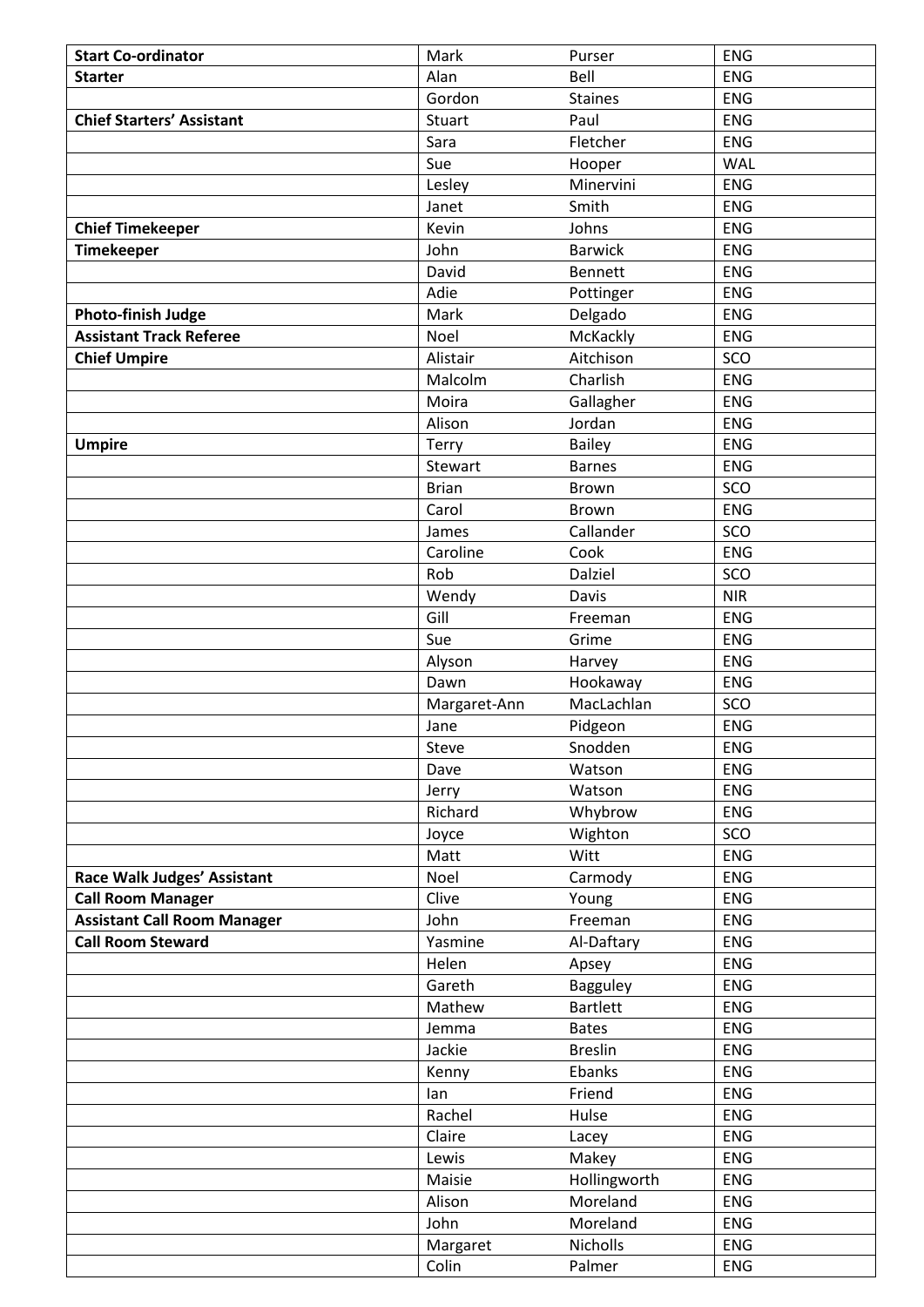|                                    | Jason          | Pender         | SCO        |  |
|------------------------------------|----------------|----------------|------------|--|
|                                    | John           | Temperton      | <b>ENG</b> |  |
| <b>Call Room Referee</b>           | John           | Driscoll       | <b>ENG</b> |  |
| <b>TIC Manager</b>                 | Sally          | Delgado        | <b>ENG</b> |  |
| <b>TIC Steward</b>                 | <b>Barbara</b> | Abbott         | <b>ENG</b> |  |
|                                    | lan            | Anholm         | <b>ENG</b> |  |
|                                    | Alison         | Friend         | <b>ENG</b> |  |
|                                    | Andrew         | Hopkin         | <b>ENG</b> |  |
|                                    | Janice         | MacFarlane     | SCO        |  |
|                                    | David          | Vidler         | <b>ENG</b> |  |
| <b>Competition Secretary</b>       | Alan           | Vincent        | <b>ENG</b> |  |
| <b>Secretary to Jury of Appeal</b> | David          | <b>Brown</b>   | <b>ENG</b> |  |
| <b>Video Room Manager</b>          | Pam            | <b>Brown</b>   | <b>NIR</b> |  |
| Video Judge (Track)                | Margaret       | Rushton        | <b>ENG</b> |  |
| Video Judge (Field)                | Robert         | Walker         | <b>ENG</b> |  |
| <b>Member of Jury of Appeal</b>    | Malcolm        | Rogers         | <b>ENG</b> |  |
| <b>Post Event Control Manager</b>  | Wendy          | Kane           | <b>ENG</b> |  |
| <b>Post Event Steward</b>          | Cathy          | <b>Briggs</b>  | <b>ENG</b> |  |
|                                    | Malcolm        | <b>Brooks</b>  | <b>ENG</b> |  |
|                                    | Scott          | Cooper         | <b>ENG</b> |  |
| <b>MARATHON OFFICIALS</b>          |                |                |            |  |
| <b>National Technical Delegate</b> | Sue            | Maughan        | <b>WAL</b> |  |
| <b>Meeting Manager</b>             | Julie          | Roe            | <b>ENG</b> |  |
| <b>Competition Director</b>        | Chris          | Haxell         | <b>ENG</b> |  |
| <b>Photo-finish Judge</b>          | Mark           | Delgado        | <b>ENG</b> |  |
| <b>Chief Timekeeper</b>            | Kevin          | Johns          | <b>ENG</b> |  |
| <b>Timekeeper</b>                  | John           | <b>Barwick</b> | <b>ENG</b> |  |
|                                    | Dave           | <b>Bennett</b> | <b>ENG</b> |  |
|                                    | Adie           | Pottinger      | <b>ENG</b> |  |
| <b>Call Room Referee</b>           | Graham         | Heeley         | <b>ENG</b> |  |
| <b>Call Room</b>                   | John           | Temperton      | <b>ENG</b> |  |
| <b>Starter</b>                     | Clive          | Young          | <b>ENG</b> |  |
| <b>Start Area Co-ordinator</b>     | Arwel          | Williams       | <b>ENG</b> |  |
| <b>Call Room/Start Area</b>        | Gareth         | Bagguley       | <b>ENG</b> |  |
|                                    | Anne           | <b>Brimage</b> | ENG        |  |
|                                    | Bob            | <b>Brimage</b> | <b>ENG</b> |  |
|                                    | John           | Driscoll       | <b>ENG</b> |  |
|                                    | John           | Freeman        | ENG        |  |

**Drink Station Chief Carr** ENG **Refreshment Areas Alistair** Alistair **Aitchison** SCO

Ian Friend ENG Sue Grime RIG Rachel Hulse | ENG Margaret-Ann MacLachlan SCO Jane Pidgeon ENG Angela Roe Roe Roe Dean Williams ENG Elaine Williams ENG

Terry Bailey Bailey ENG Brian Brown SCO Carol Brown ENG Rob Dalziel SCO Margaret Frazer ENG Dawn Hookaway ENG Jon Mason ENG